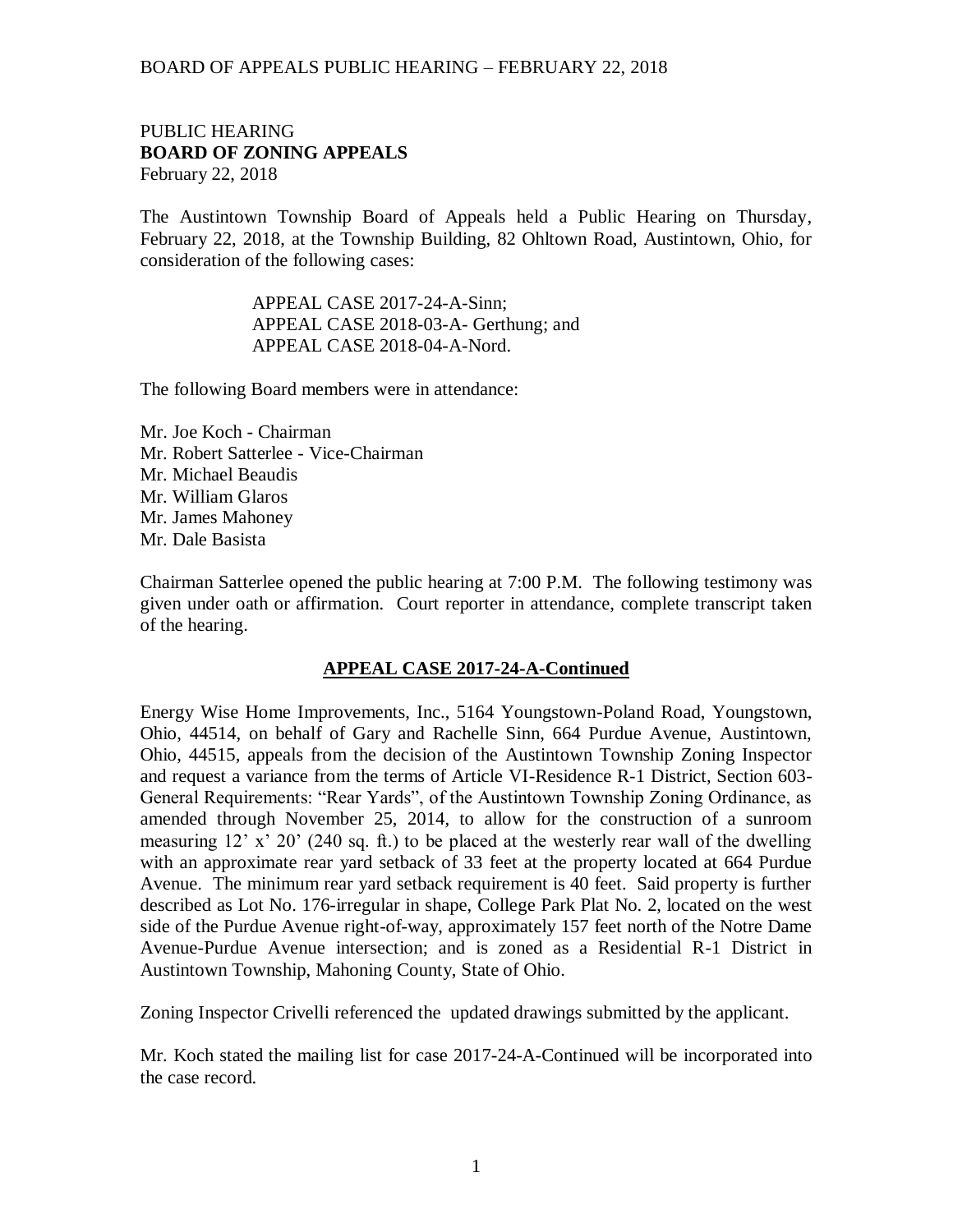James LeBaron, representative of Energy Wise Home Improvements, stated they will go down 50 inches for the foundation, 16 inches wide and 8 inches deep for the footer, then will lay a course of block, backfill with gravel with a four-inch pad. Mr. Koch observed that the description is not depicted on the lastest drawing. Mr. LeBaron approached to review the updated drawings. Mr. Koch asked if he had additional drawings. Mr. LeBaron answered in the negative.

Gary Sinn, owner of 664 Purdue Avenue, approached the Board. Mr. Koch advised none of the drawings are depicting a concrete slab with foundation and footer. Mr. Koch commented that Mr. Sinn should know what he is buying and inquired about the depth of the footer. Mr. LeBaron stated they are going down 52 inches. Mr. Koch asked why they are going that deep. Mr. LeBaron stated that was the information he was given.

Mr. Koch asked Mr. Sinn if he was comfortable proceeding. He asked Mr. LeBaron if he was a contractor. Mr. LeBaron answered in the negative and advised he was a service guy at the company. Mr. Sinn asked that the case be continued. Mr. Koch suggested a cross-section drawings showing the footer at 38 inches, which is below the frost line, depicting the grade, what the cap block is going to be and what you are going to pour the concrete on. Mr. Koch said he was shocked he does not have the drawings already.

Mr. Sinn asked for a continuance. Mr. Beaudis stated the case is about a setback but the Board has concerns with the quality of the drawings and what he is buying.

No one else in attendance to speak for the request.

No one else in attendance to speak against the request.

**2017-24-A-Sinn:** Motion by Mr. Satterlee to continue the case with the stipulation that a detailed foundation drawing is submitted for review based on the new testimony of a footer, block, and slab construction.

Seconded by Mr. Glaros.

Roll call vote: Mr. Beaudis – Yes; Mr. Glaros - Yes; Mr. Mahoney – Yes; Mr. Satterlee – Yes; and Mr. Koch – Yes.

Mr. Koch advised this is a buyer beware situation and Mr. Sinn should be aware of what he is buying.

### **APPEAL CASE 2018-03-A**

Art Gerthung, Jr., 4728 Rita Avenue, Austintown, Ohio, 44515, appeals from the decision of the Austintown Township Zoning Inspector and request a variance from the terms of Article VI-Residence R-1 District, Section 604-Private Garages and other Outbuildings and Carports, of the Austintown Township Zoning Ordinance, as amended through November 25, 2014, to allow for the construction of a detached garage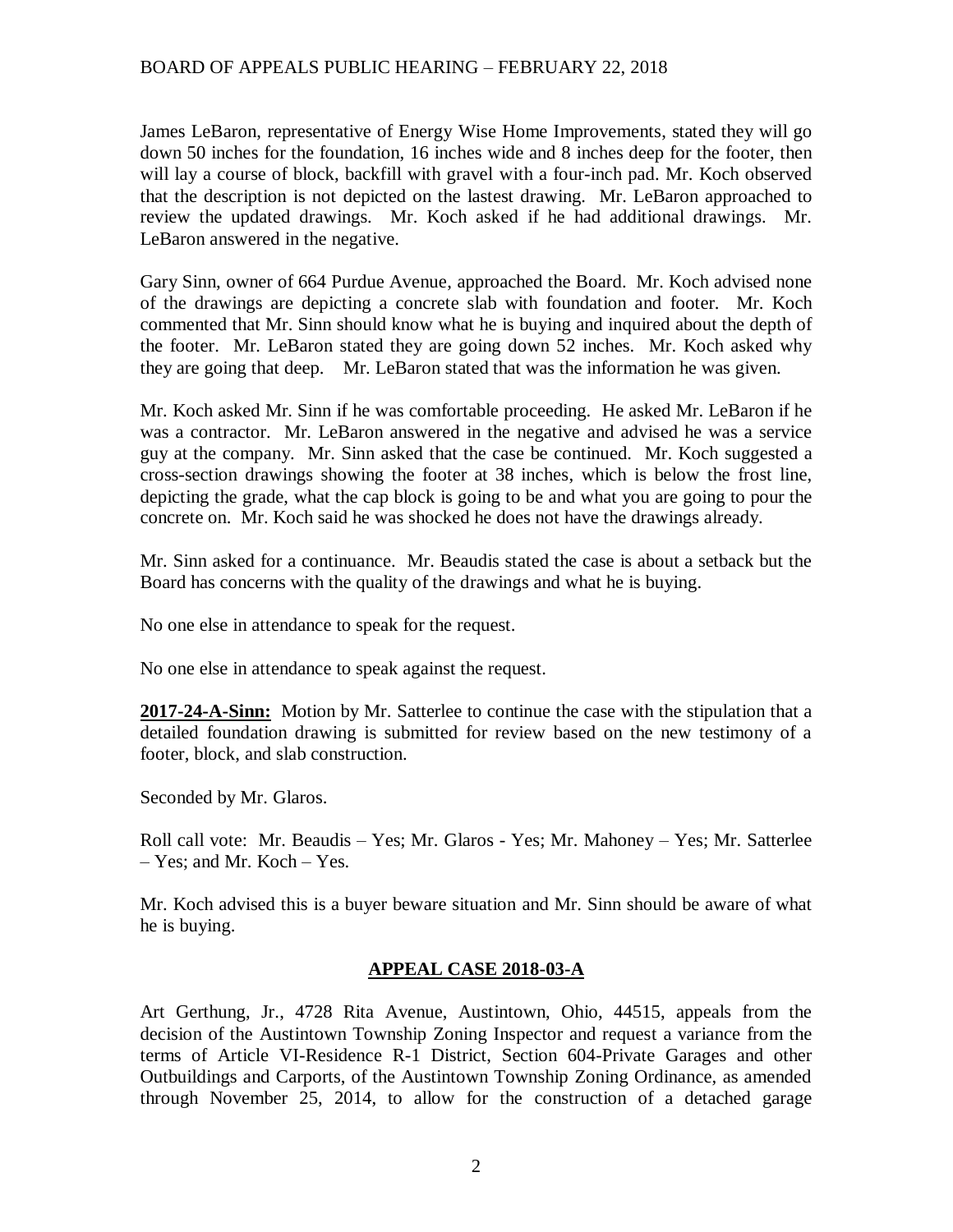measuring 40' x 70' x 16' (2,800 sq. ft.) to be placed within the front yard. No detached garage or other outbuilding shall be placed nearer to a front building setback line than forty (40) feet. No detached garage or outbuilding shall exceed a maximum area of six hundred seventy-two (672) square feet. A second outbuilding shall not exceed 240 square feet. Said property is zoned as a Residential R-1 District in Austintown Township, Mahoning County, State of Ohio.

Zoning Inspector Crivelli read the applicant's letter of request dated January 30, 2018 into the case record, referenced as site plan, four pages of hand drawings, the case mailing list prepared by the zoning office, and three plat maps of the property. Zoning Inspector Crivelli advised he had drawn the site plan based on the information the applicant gave and all the case documents were forwarded to the applicant prior to the hearing.

Mr. Koch stated the mailing list for case 2018-03-A will be incorporated into the case record.

Art Gerthung, Jr., 4728 Rita Avenue, stated he purchased the house and talked to the neighbors and they had no problems with the garage. Mr. Koch asked him if he had talked to zoning. Mr. Gerthung stated he talked to a couple of builders who advised he would have no problem just go down there and pay the \$150.00 application fee.

Mr. Satterlee stated he got some bad advice and asked why he would not propose the building the rear yard. Mr. Gerthung responded that there are trees near the property line that are not his and they will eventually come down.

Mr. Satterlee advised he would never support placing a large garage in the front yard and the request is ridiculous. The application changes the characteristics of the neighborhood. Mr. Gerthung stated the street is a dead end. Mr. Satterlee stated he is out there on this and there is plenty of room in his backyard.

Zoning Inspector Crivelli advised as to when the code was changed limiting the size of detached buildings and advised older neighborhoods may have over-sized garages that are now non-conforming. Mr. Satterlee stated the applicant could come back with a request that is more practical. Mr. Gerthung stated that placing it in the back another 100 feet makes it impractical to get to it and requires a long driveway. Mr. Satterlee stated the Board does not consider costs. Costs is not a reason to grant a variance. There was discussion of placing a 40' x 70' garage in the rear yard and Mr. Satterlee advised there was no guarantee the Board would approve a building that large to be placed in the rear yard.

Mr. Koch asked if the cars run. Mr. Gerthung answered in the affirmative and stated there are a total of eight cars to be placed in the building. Mr. Koch questioned the quality of the drawings. Zoning Inspector Crivelli advised he asked the applicant to mark the proposed placement of the building for the benefit of the Board members site visits.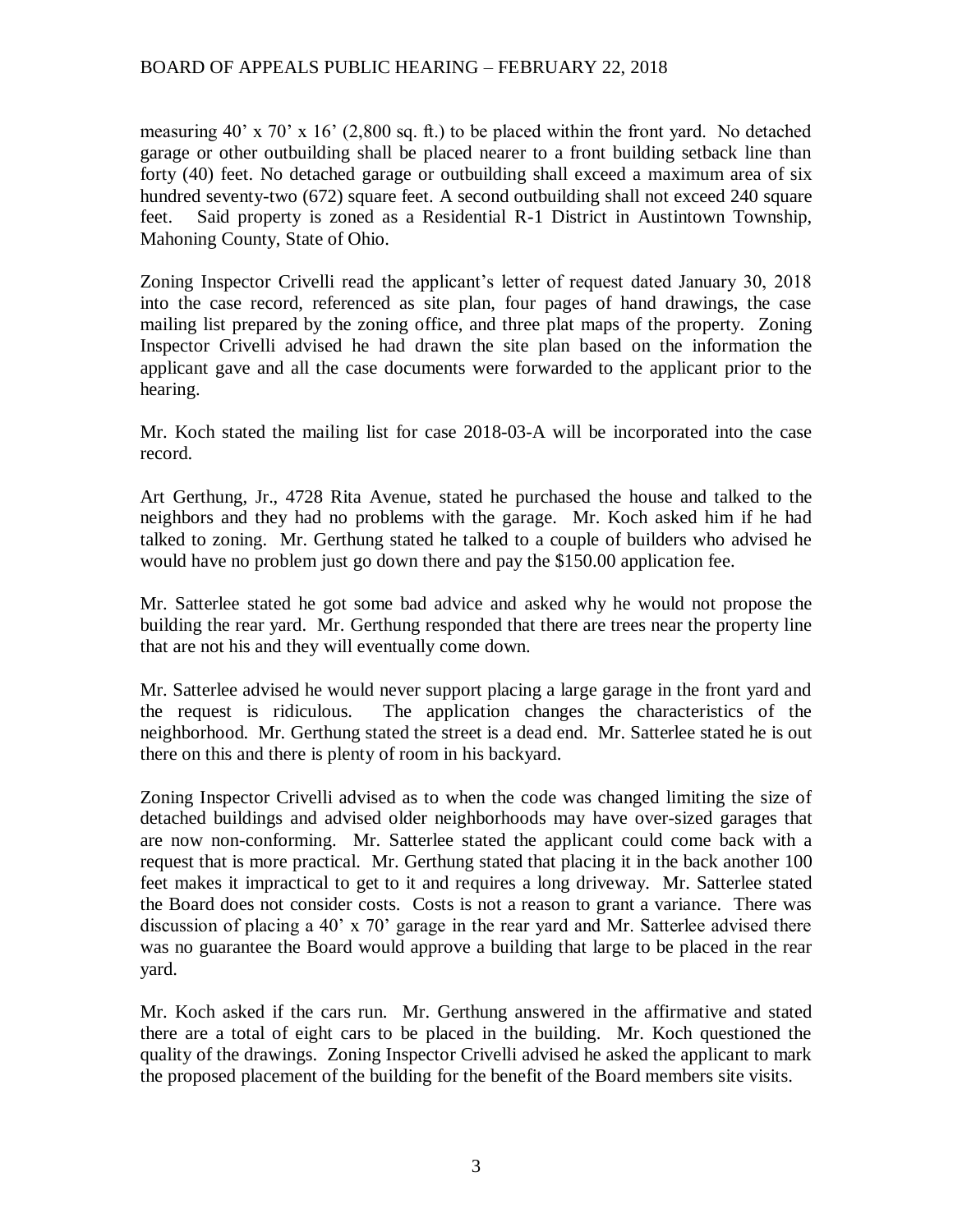Mr. Koch stated there was no chance of this being approved. He asked Mr. Gerthung the name of the builders he talked to. Mr. Gerthung gave two names and Mr. Koch responded they were suppliers. Mr. Koch asked how much he paid for the advice. Mr. Gerthung responded nothing. Mr. Koch stated that is what the advice was worth.

Mr. Satterlee advised the case should be continued with a better set of drawings and a smaller building proposed in the rear yard. Mr. Koch stated this is not going to be approved for the front yard and by continuing the case he can have another bite at the apple without another \$150.00 filing fee. Mr. Gerthung stated he is willing to come back as he needs a garage. Mr. Satterlee advised he has to be reasonable. Mr. Koch suggested a survey and better drawings.

Tony Kwlisz, 4681 Rita Street, stated he lives across the street and opposes the structure in the front yard. He has no objections to a structure in the rear yard.

Russ Pallotta, Sr., 4660 Rita Avenue, stated he was opposed to the location for that size of the building. He has no objections to a building being placed in the rear yard.

Mr. Koch asked if he wanted to continue the case. Mr. Gerthung was in agreement towards a continuance and complanied no one will give him prints unless he buys them.

No one else in attendance to speak for the request.

No one else in attendance to speak against the request.

**2018-03-A-Gerthung:** Motion by Mr. Satterlee to continue the case with a revised scaled site plan and construction drawings.

Mr. Koch suggested he pay attention to the height of the building.

Seconded by Mr. Mahoney.

Roll call vote: Mr. Beaudis – Yes; Mr. Glaros - Yes; Mr. Mahoney – Yes; Mr. Satterlee – Yes; and Mr. Koch – Yes.

Zoning Inspector Crivelli advised the applicant to submit scaled drawings for placement of a smaller building within the rear yard.

### **APPEAL CASE 2018-04-A**

Richard and Linda Nord, 1495 Yolanda Place, Austintown, Ohio, 44515, appeals from the decision of the Austintown Township Zoning Inspector and request a variance from the terms of Article VVII-Supplementary District Regulations, Section 1707-Trailers and House Trailers, of the Austintown Township Zoning Ordinance, as amended through November 25, 2014, to allow for the placement of a camper within the side street (Cumberland Circle) driveway with an approximate setback of 14 feet. In the case of a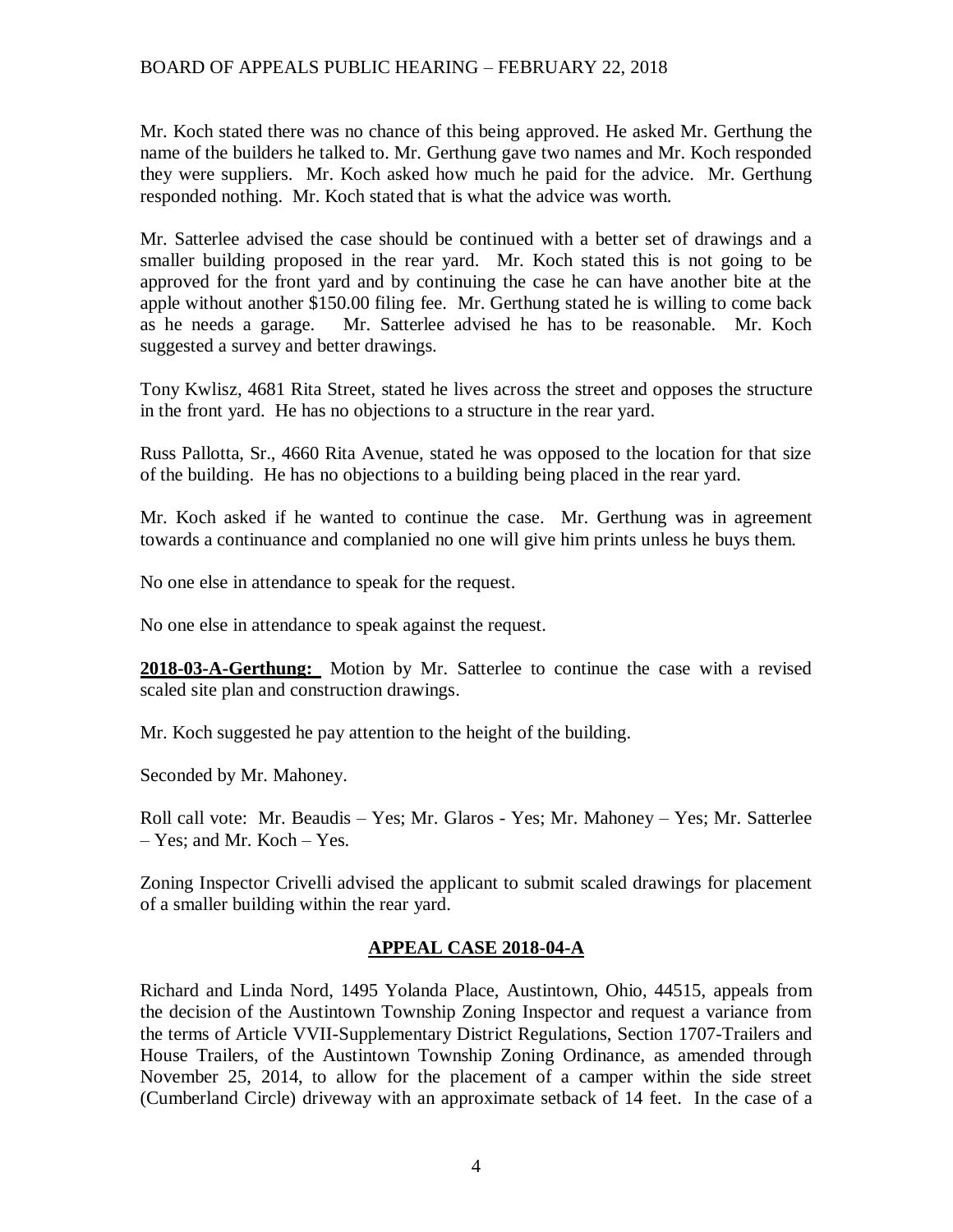corner lot, a trailer parked perpendicular to the street must be a minimum of twenty-five (25) feet from the side street property line. Said property is zoned as a Residential R-1 District in Austintown Township, Mahoning County, State of Ohio.

Zoning Inspector Crivelli read the applicant's letter of request into the case record, referenced a GIS site plan, correspondence between the applicant and zoning inspector leading to the appeal, letters of violation dated February 10, 2017, July 25, 2017, and October 9, 2017, the case mailing list and four plat maps of the property.

Mr. Koch stated the mailing list for case 2018-04-A will be incorporated into the case record.

Linda Nord, 1495 Yolanda Place, stated they have been trying to sell the camper. They bought it for the grandchildren. They cannot afford to keep it but it is not laid out for families with kids. The camper only has one bedroom. The camper is 31 feet long. The tongue is three feet long for a total of 34 feet. It is a 2013 model. They paid \$38.000.00 and have lowered the price to \$15,000.00. Mrs. Nord stated Obamacare care has killed them by taking their pension down to \$300.00 a month. They need the money from the sale of the camper to live.

Richard Nord, 1495 Yolanda Place, stated it is too expensive to store the camper. The trailer is about six inches from the house. The reason it wasn't back as far as it is now was to allow it to slide open when showing it.

Mr. Satterlee observed the yard being fenced in and being a corner lot. He agreed it will be difficult to sell as families with children want bunk beds in the back of the camper. There was discussion of their trying to sell it, consignment options, and camper values. Zoning Inspector Crivelli advised of the enforcement process and procedures and stated this enforcement action began a year ago. Mrs. Nord stated they cannot afford to store the camper and they do not have a vehicle to move it. They paid cash for it so there is no mortgage.

The Board adjourned into executive session at 7:50 P.M.

The Board reconvened from executive session at 7:55 P.M.

**2018-04-A-Nord:** Motion by Mr. Satterlee to continue the case for 120 days.

Seconded by Mr. Glaros.

Roll call vote: Mr. Beaudis – Yes; Mr. Glaros - Yes; Mr. Mahoney – Yes; Mr. Satterlee – Yes; and Mr. Koch – Yes.

Zoning Inspector Crivelli advised the applicant the Board is continuing the case to allow additional time to sell the camper. He advised the Board has concerns with a side yard variance.